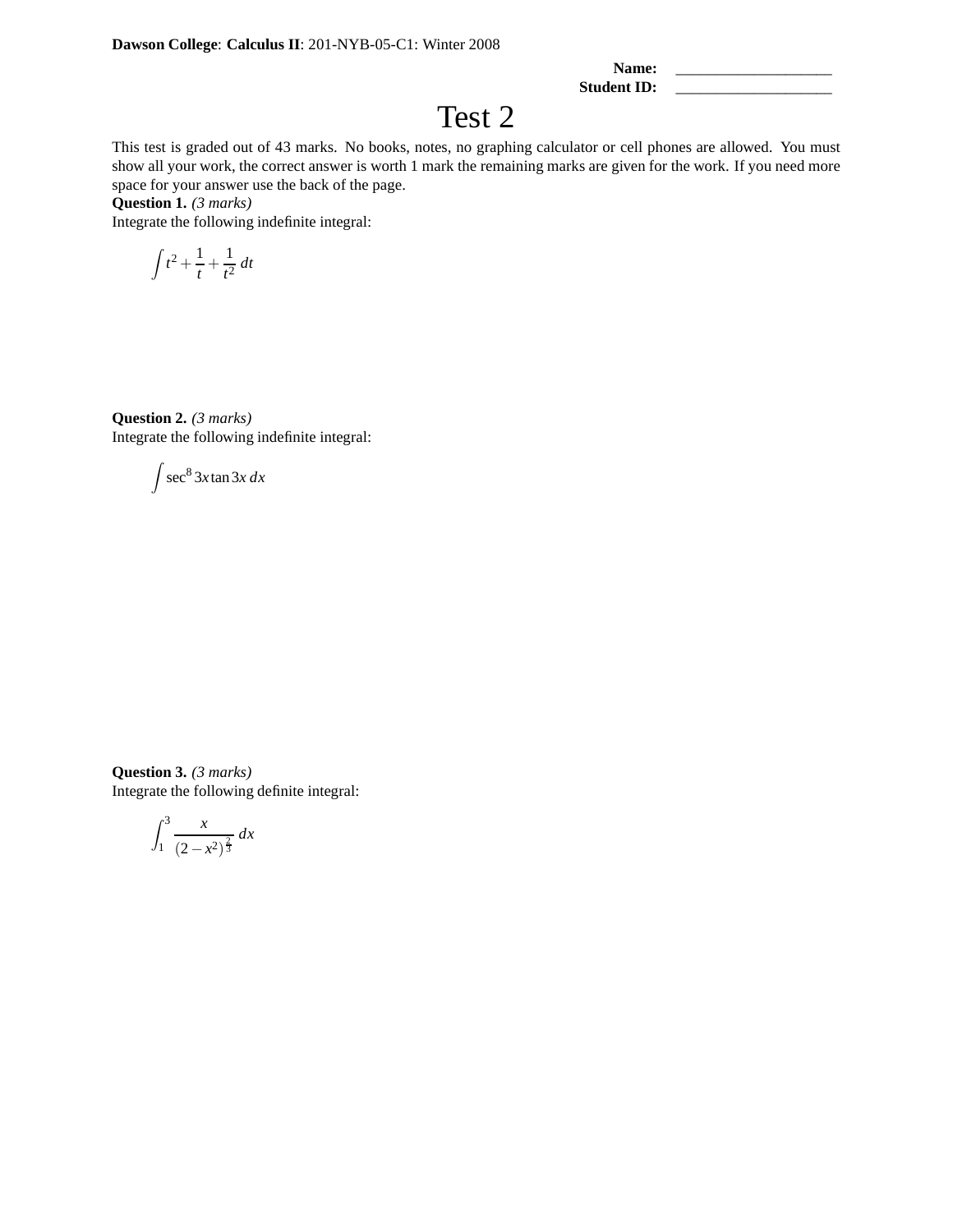**Question 4.** *(3 marks)* Integrate the following definite integral:

$$
\int_1^2 \frac{u-3}{\sqrt{u}} \, du
$$

**Question 5.** *Sketch (2 marks) and area (2 marks)*

Sketch the graph of the algebraic function  $f(x) = x^2 + 2x + 1$  and  $g(x) = 5x + 5$  then find the area bounded by the two functions.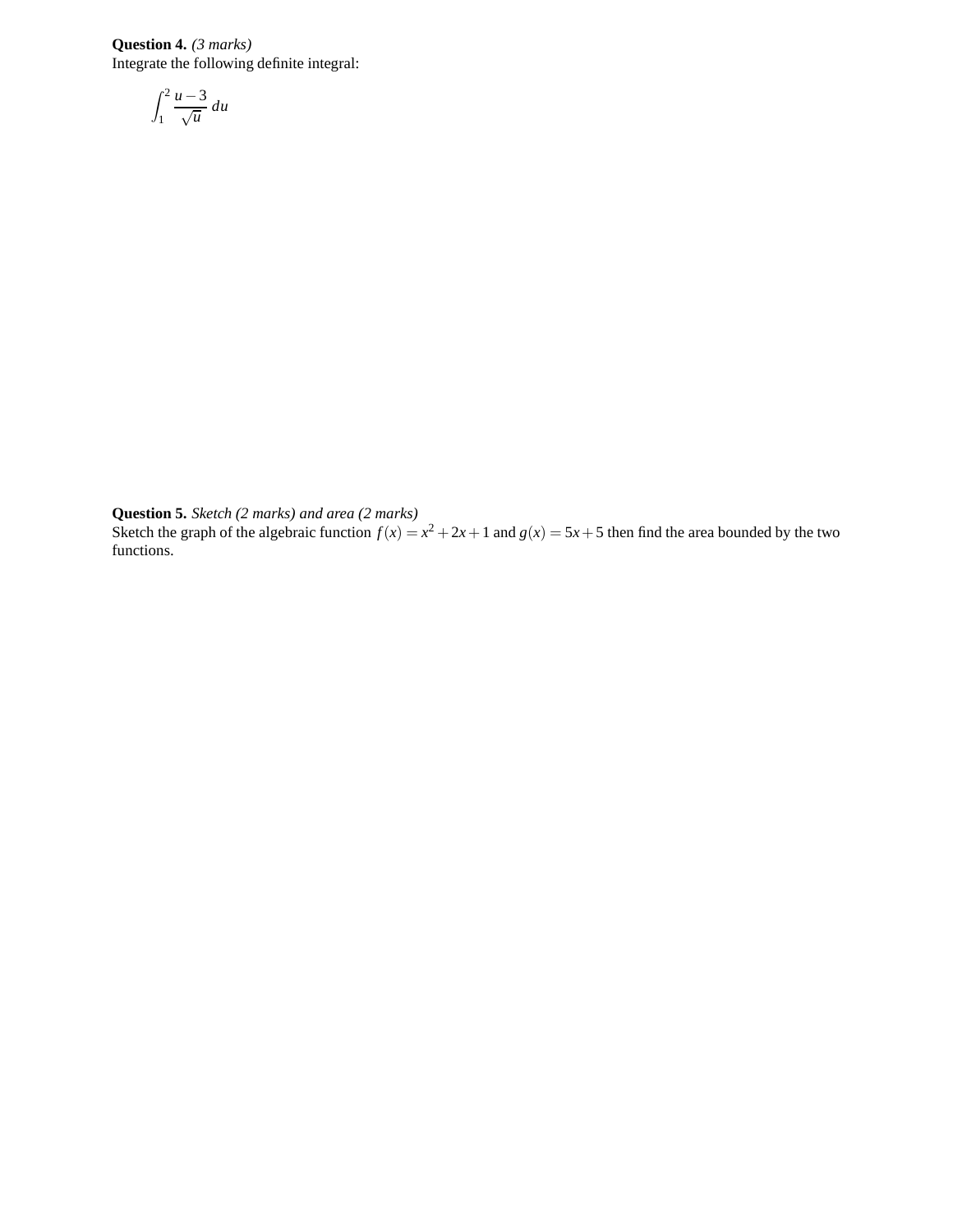**Question 6.** *(5 marks)* Integrate the following indefinite integral:

$$
\int \frac{x^2}{x-2} \, dx
$$

**Question 7.** *(5 marks)* Integrate the following indefinite integral:

 $\int e^x \cos x \, dx$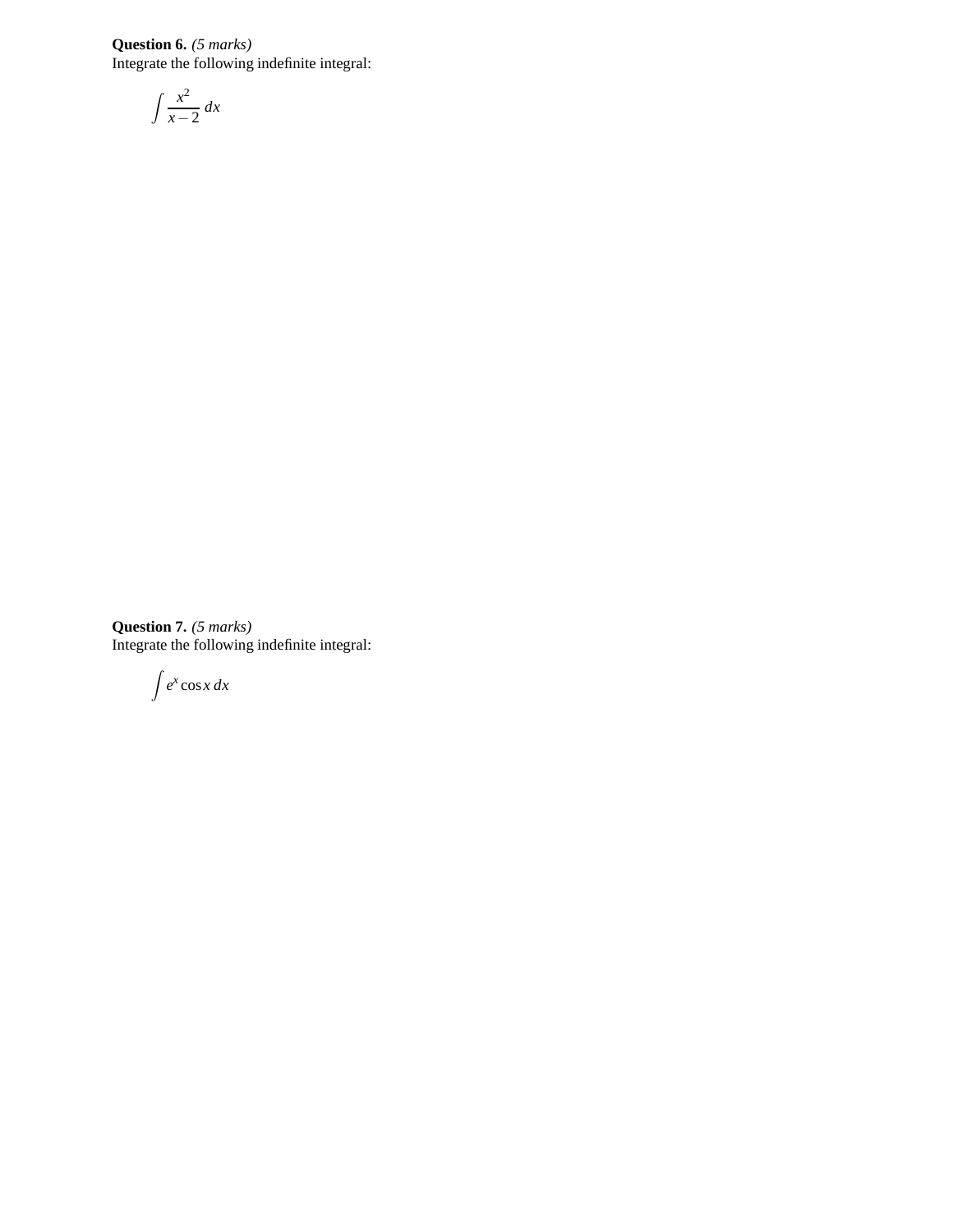**Question 8.** *(5 marks)* Integrate the following indefinite integral:

$$
\int \sin^2 x \cos^2 x \, dx
$$

**Question 9.** *(5 marks)* Integrate the following indefinite integral:

$$
\int \frac{6x^3}{\sqrt{1+x^2}} \, dx
$$